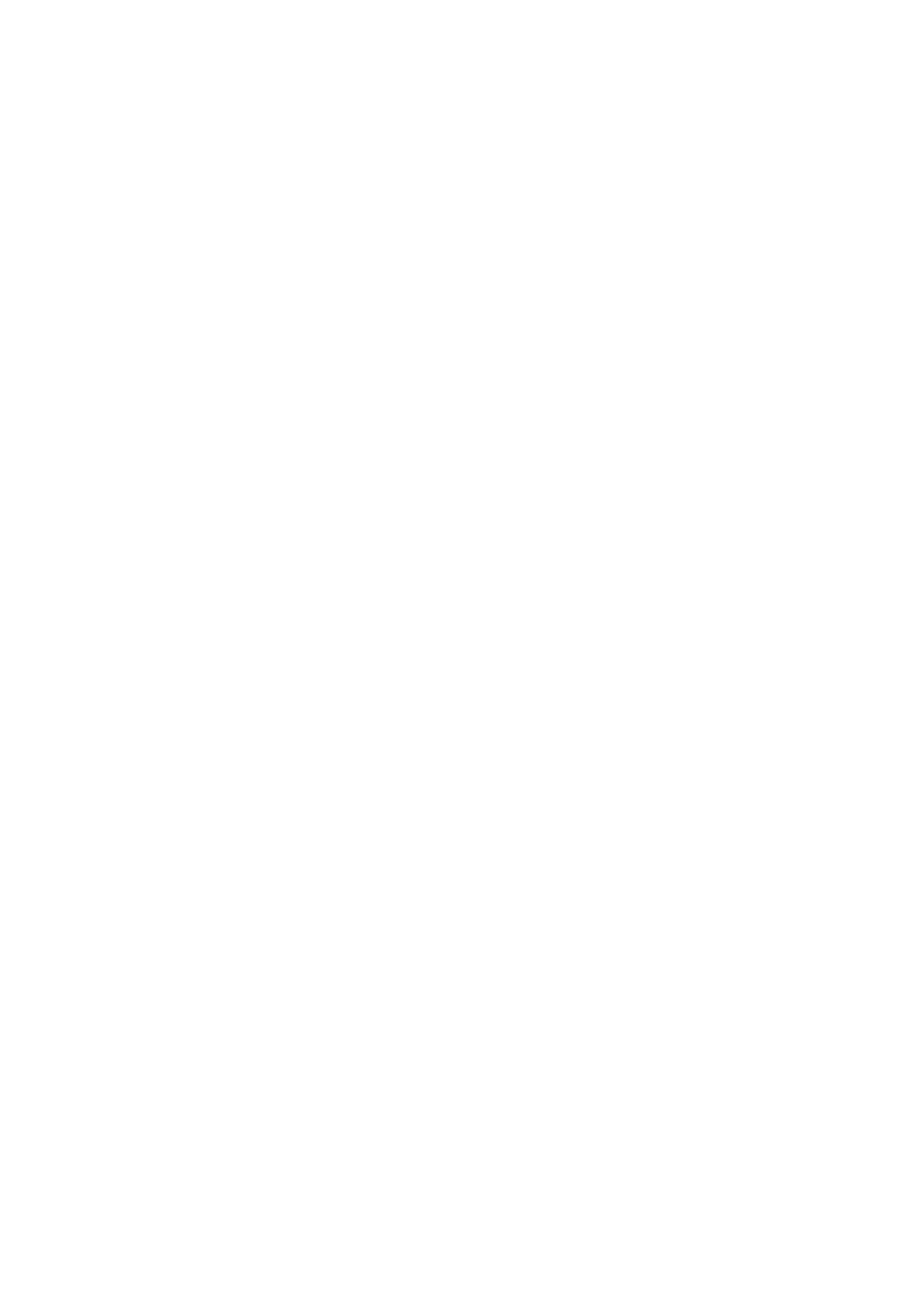*I certify that this public bill, which originated in the Legislative Assembly, has finally passed the Legislative Council and the Legislative Assembly of New South Wales.*

> *Clerk of the Legislative Assembly. Legislative Assembly, Sydney, , 2011*



New South Wales

# **Crown Law Officers Legislation Amendment (Retirement Age) Bill 2011**

Act No , 2011

An Act to amend the *Director of Public Prosecutions Act 1986*, the *Crown Prosecutors Act 1986* and the *Public Defenders Act 1995* to increase the retirement age for the holders of certain statutory offices.

*I have examined this bill and find it to correspond in all respects with the bill as finally passed by both Houses.*

*Assistant Speaker of the Legislative Assembly.*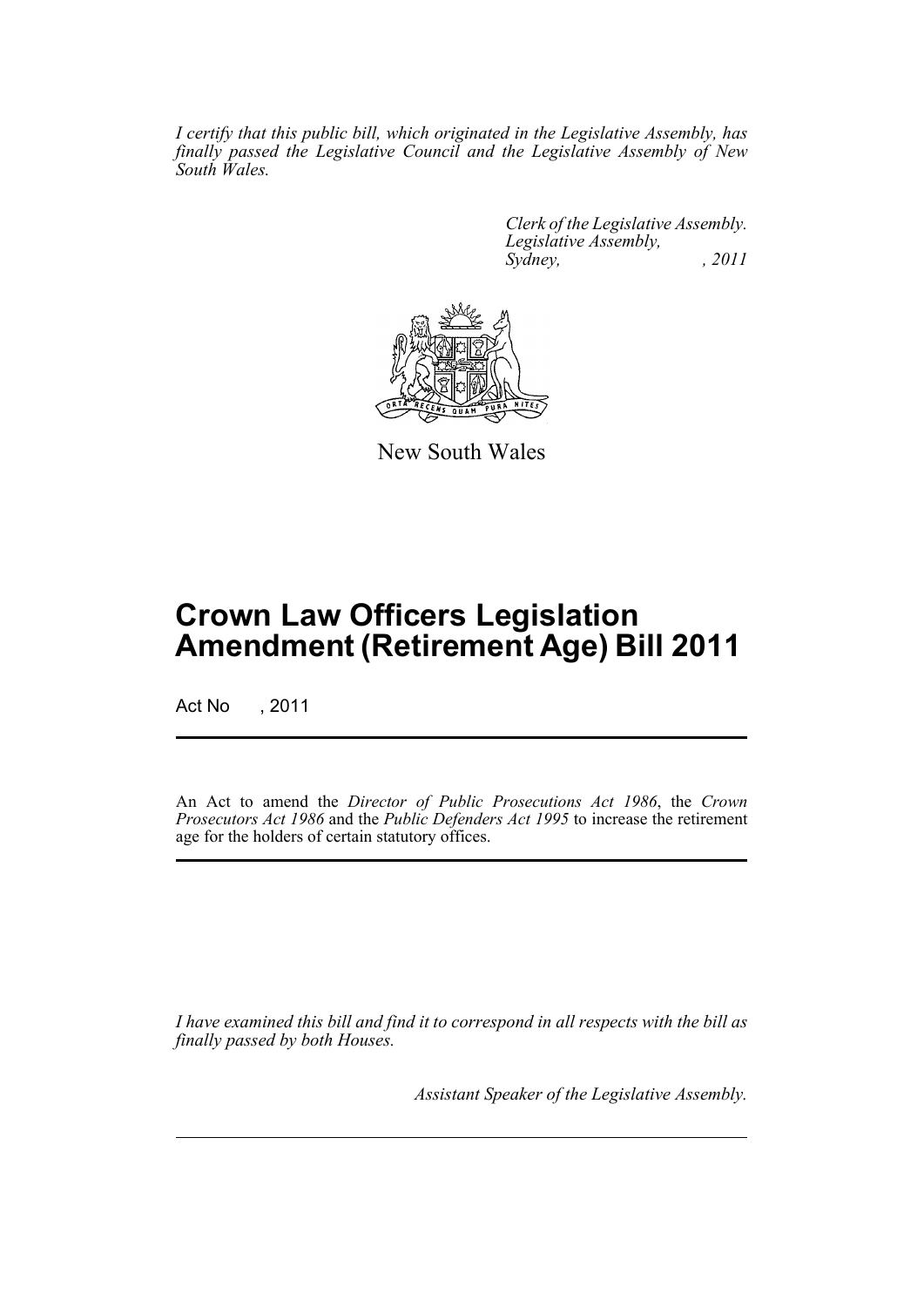# <span id="page-3-0"></span>**The Legislature of New South Wales enacts:**

## **1 Name of Act**

This Act is the *Crown Law Officers Legislation Amendment (Retirement Age) Act 2011*.

## <span id="page-3-1"></span>**2 Commencement**

This Act commences on the date of assent to this Act.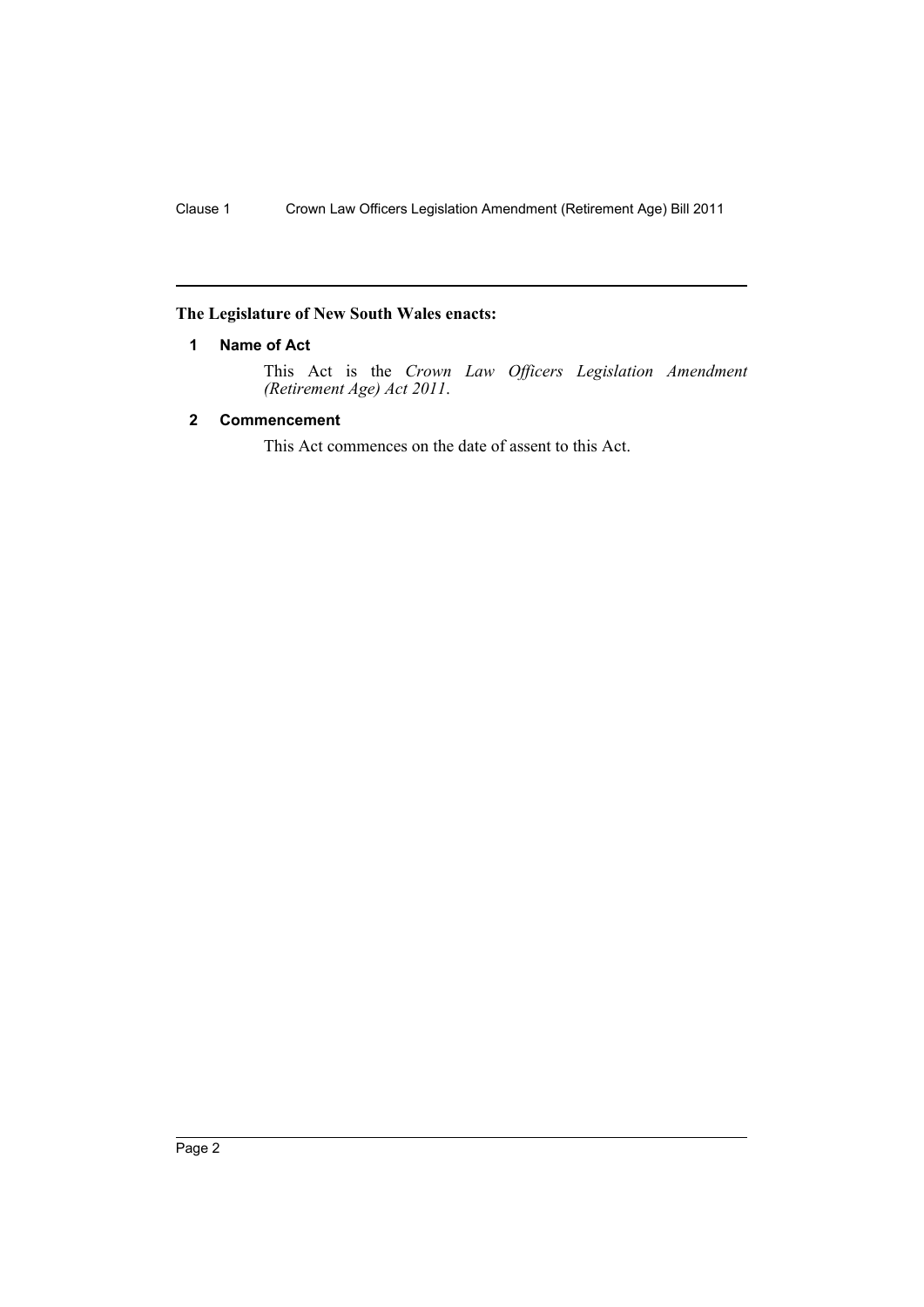Amendment of Director of Public Prosecutions Act 1986 No 207 Schedule 1

# <span id="page-4-0"></span>**Schedule 1 Amendment of Director of Public Prosecutions Act 1986 No 207**

#### **[1] Section 36 Savings and transitional provisions**

Insert after section 36 (5):

- (6) A person who holds office as a Deputy Director or the Solicitor immediately before the commencement of the *Crown Law Officers Legislation Amendment (Retirement Age) Act 2011* and who was appointed for a specified term of office shorter than 7 years is taken to have been appointed for a term of 7 years.
- (7) Subsection (6) does not apply to the term of office of a person appointed to act as a Deputy Director or the Solicitor.
- (8) The amendments made to this Act by the *Crown Law Officers Legislation Amendment (Retirement Age) Act 2011* do not affect any right preserved by this section to hold office beyond a retiring age provided by this Act.

#### **[2] Section 37 Regulations**

Insert after section 37 (2):

(3) The regulations may contain provisions of a savings or transitional nature consequent on the enactment of the following Acts:

*Crown Law Officers Legislation Amendment (Retirement Age) Act 2011*

- (4) Any such provision may, if the regulations so provide, take effect from the date of assent to the Act concerned or a later date.
- (5) To the extent to which any such provision takes effect from a date that is earlier than the date of its publication on the NSW legislation website, the provision does not operate so as:
	- (a) to affect, in a manner prejudicial to any person (other than the State or an authority of the State), the rights of that person existing before the date of its publication, or
	- (b) to impose liabilities on any person (other than the State or an authority of the State) in respect of anything done or omitted to be done before the date of its publication.

#### **[3] Schedule 1 Provisions relating to Senior Officers**

Omit "65 years" from clause 2A (2). Insert instead "72 years".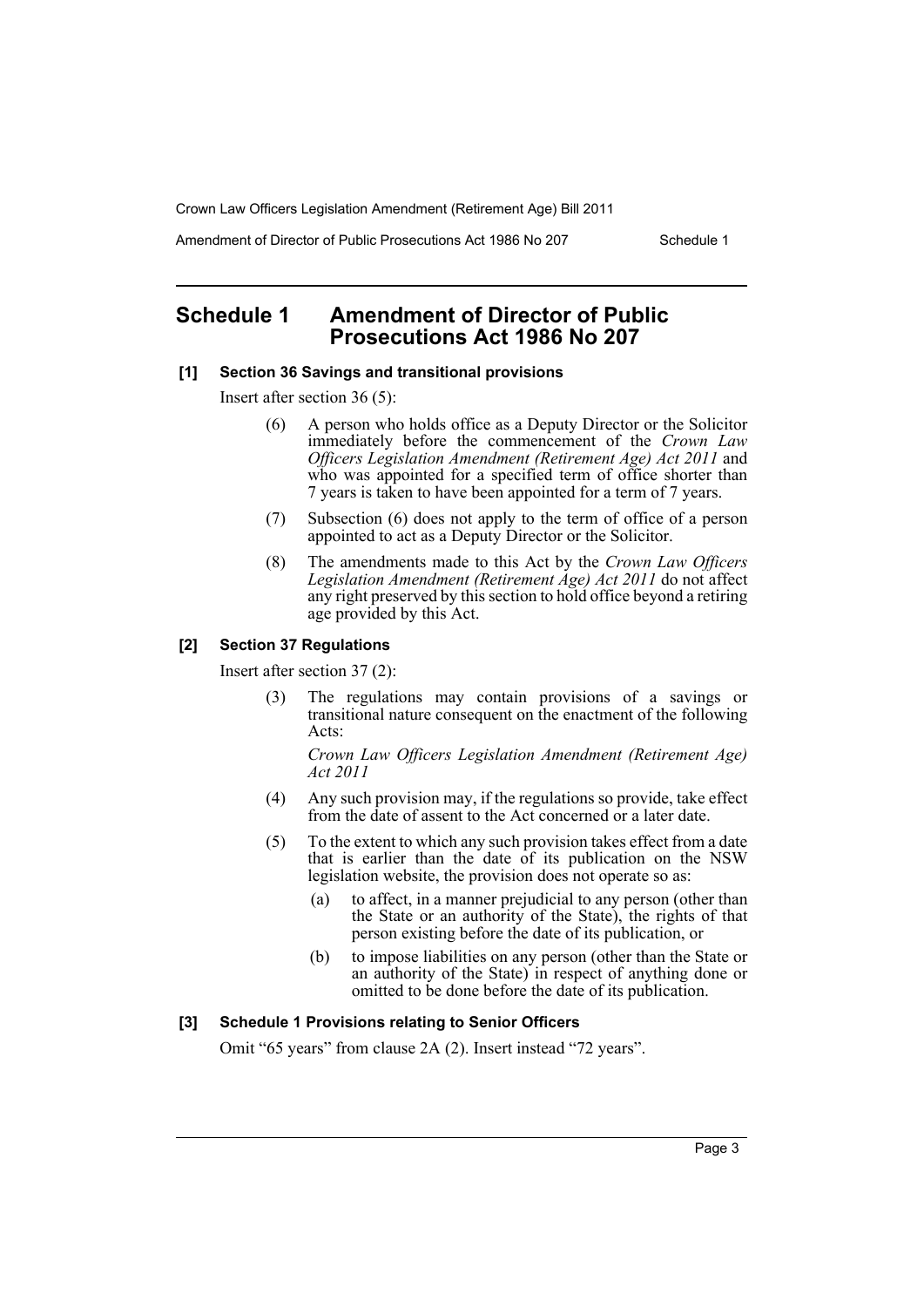Schedule 1 Amendment of Director of Public Prosecutions Act 1986 No 207

### **[4] Schedule 1**

Omit "(in the case of the Director) or 65 years (in the case of a Deputy Director or the Solicitor)" from clause  $4(1)(c)$ .

## **[5] Schedule 1**

Omit "(in the case of the Director) or 65 years (in any other case)" from clause  $4(4)$ .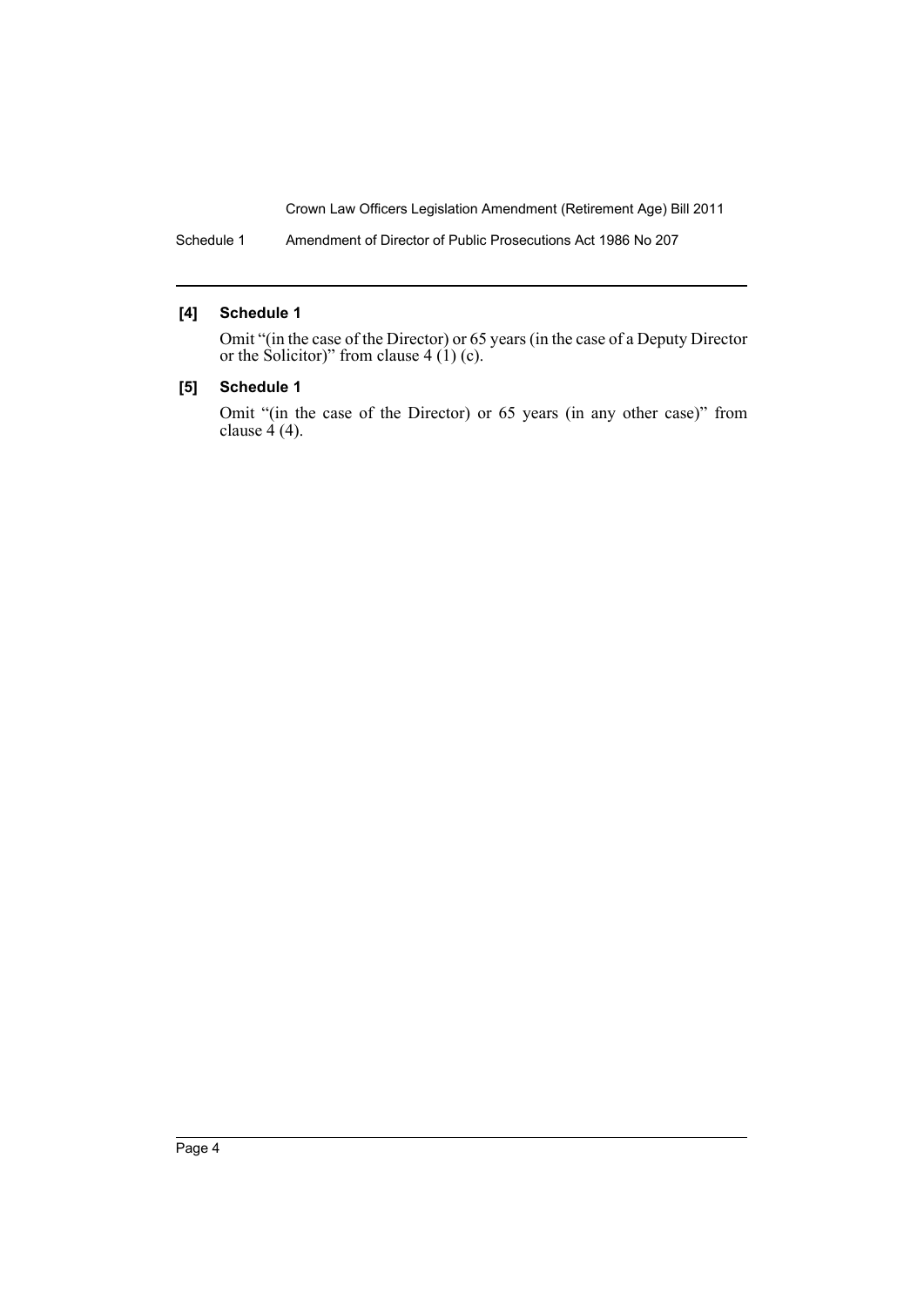Amendment of Crown Prosecutors Act 1986 No 208 Schedule 2

# <span id="page-6-0"></span>**Schedule 2 Amendment of Crown Prosecutors Act 1986 No 208**

#### **[1] Sections 4 (2A), 4A (3), 4B (3) and 9 (1) (c) and (5)**

Omit "65 years" wherever occurring. Insert instead "72 years".

#### **[2] Schedule 2 Savings and transitional provisions**

Insert at the end of clause 1 (1):

*Crown Law Officers Legislation Amendment (Retirement Age) Act 2011*

#### **[3] Schedule 2**

Insert after clause 6:

# **Part 3 Provisions consequent on enactment of Crown Law Officers Legislation Amendment (Retirement Age) Act 2011**

## **7 Application of amendments**

- (1) A person who holds office as a Crown Prosecutor, Senior Crown Prosecutor or Deputy Senior Crown Prosecutor immediately before the commencement of the *Crown Law Officers Legislation Amendment (Retirement Age) Act 2011* and who was appointed for a specified term of office shorter than 7 years is taken to have been appointed for a term of 7 years.
- (2) Subclause (1) does not apply to the term of office of a person appointed to act in any such office.
- (3) The amendments made to this Act by the *Crown Law Officers* Legislation Amendment (Retirement Age) Act 2011 (or by the *Courts and Crimes Legislation Further Amendment Act 2008*) do not affect (and are taken never to have affected) any right preserved by this Schedule to hold office beyond a retiring age provided by this Act.